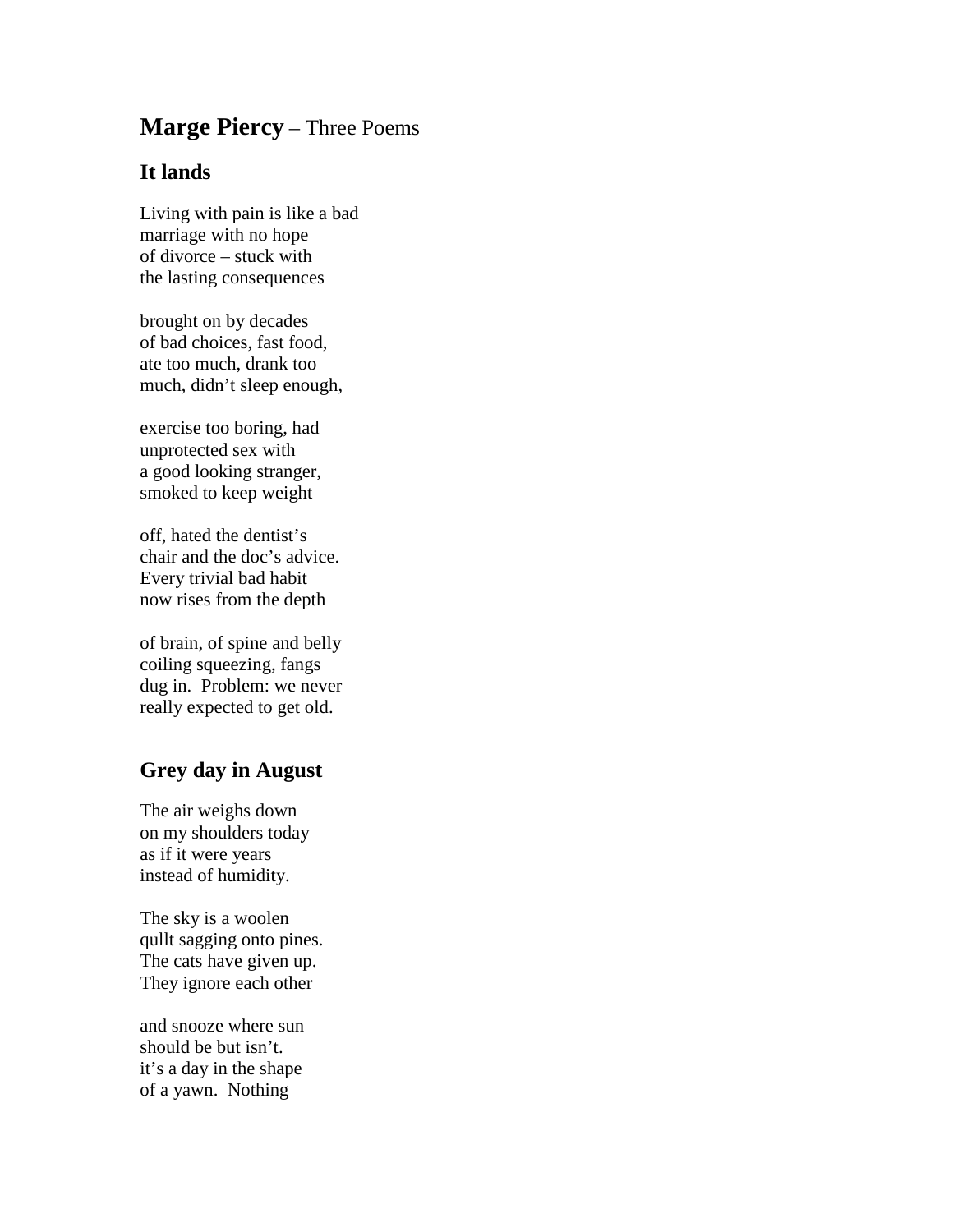seems to be fully awake. This is time like a dull knife that can't cut even paper.

I want to wring the day dry. I want to find a spark any where anyhow. Now.

## **April and I'm grinning**

I am trying to understand why flowers make me happy? They're just the sex organs of plants designed to attract

some pollinator, bee or wasp, hummingbird – I'm incidental, a means to get planted, watered, cared for but not

essential. But I look out at fields of daffodils, midnight blue hyacinth, snow drops, scilla the bright blue

of newborn kitten's eyes, the golden Cornelian cherry, the white pieri bushes, then a smile comes involuntary.

New snow is beautiful, winter trees, architectural, the sky always there. But spring knocks me silly.

I want to climb into blooms as a bee does and lay me down. I can't help it. Flowers make me glad.

Knopf recently brought out **Marge Piercy**'s nineteenth poetry book *Made In Detroit* in paperback. *The Hunger Moon: Selected Poems* is now also in paperback. Harper Perennial has Piercy's seventeenth novel *Sex Wars* and memoir *Sleeping With Cats*. PM